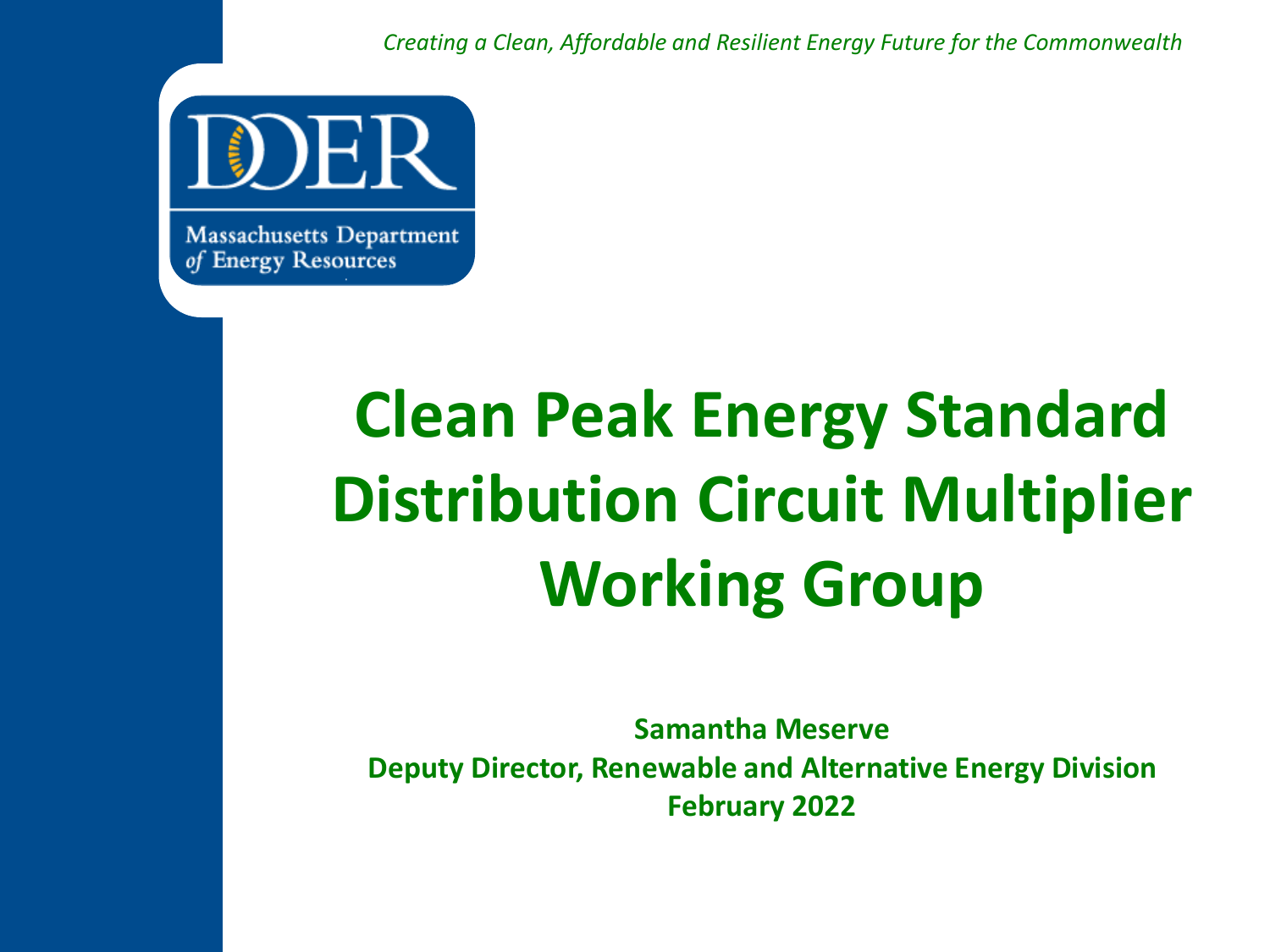## **Background**

- Clean Peak Energy Standard (CPS)
	- ➢ A market mechanism designed to provide incentives to clean energy technologies that can supply electricity or reduce demand during seasonal peak demand periods
- CPS Resources can do more
	- ➢ CPS resources may help open additional hosting capacity for solar and/or mitigate the need for infrastructure upgrades associated with increasing peak demands
- The Distribution Circuit Multiplier (DCM) adds a locational price signal to the CPS
	- ➢ The DCM is a tool that could increase/decrease the number of certificates a resource could generate within CPS according to the specific needs of a given circuit
	- $\triangleright$  It can help to maximize the benefits provided by CPS Resources

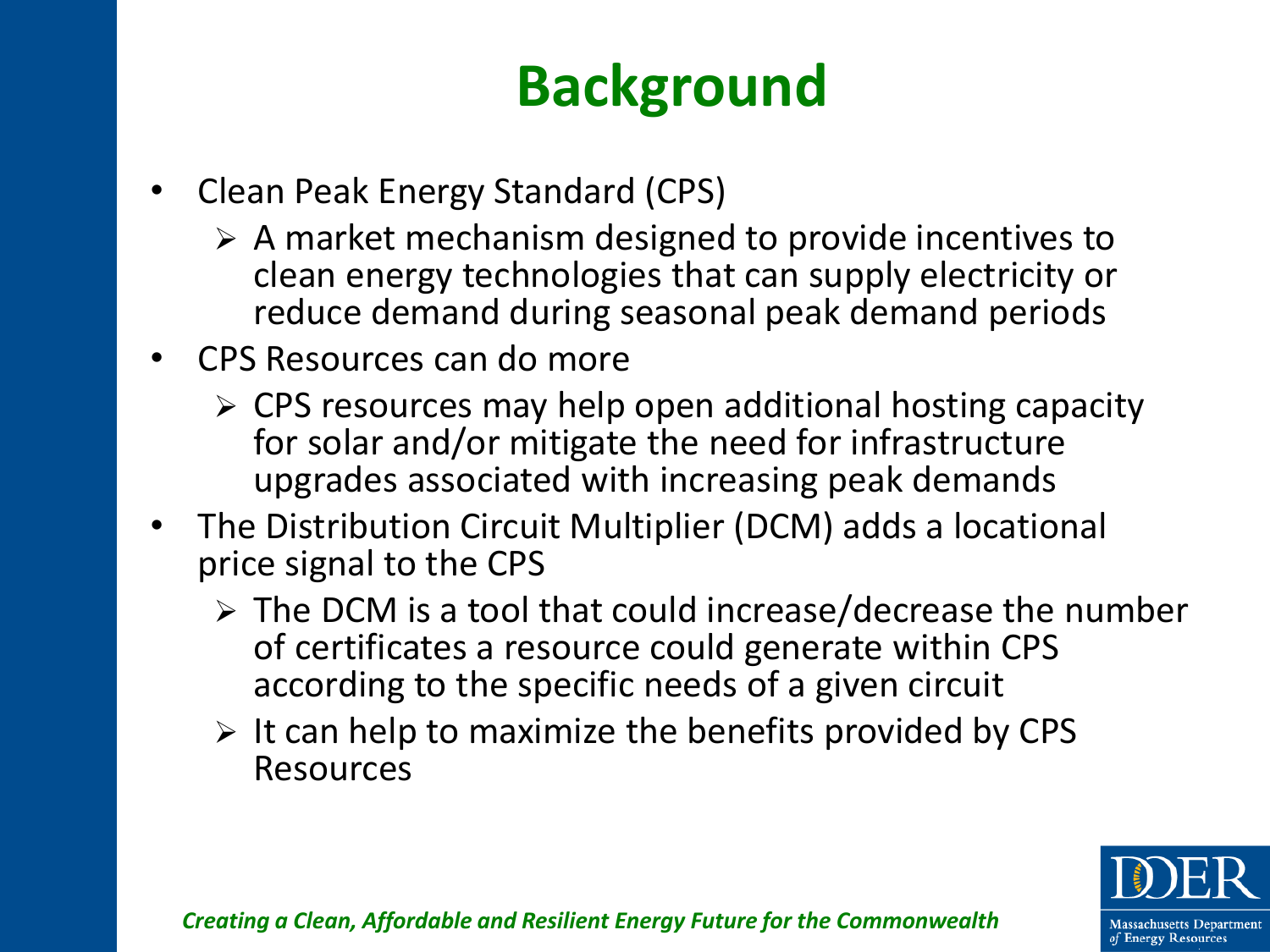#### **Clean Peak Distribution Circuit Multiplier Guideline Framework**

- The Guide Posts: (Simplicity is key!)
	- ➢ Multiplier value of 2 if included, 1 if not
	- ➢ No more than 10% of an EDC's circuits included in initial roll out
	- ➢ Minimize the number of data sources used
	- ➢ Focus on transparency in the circuit designation
	- ➢ Ensure that the result is actionable information for responsive development

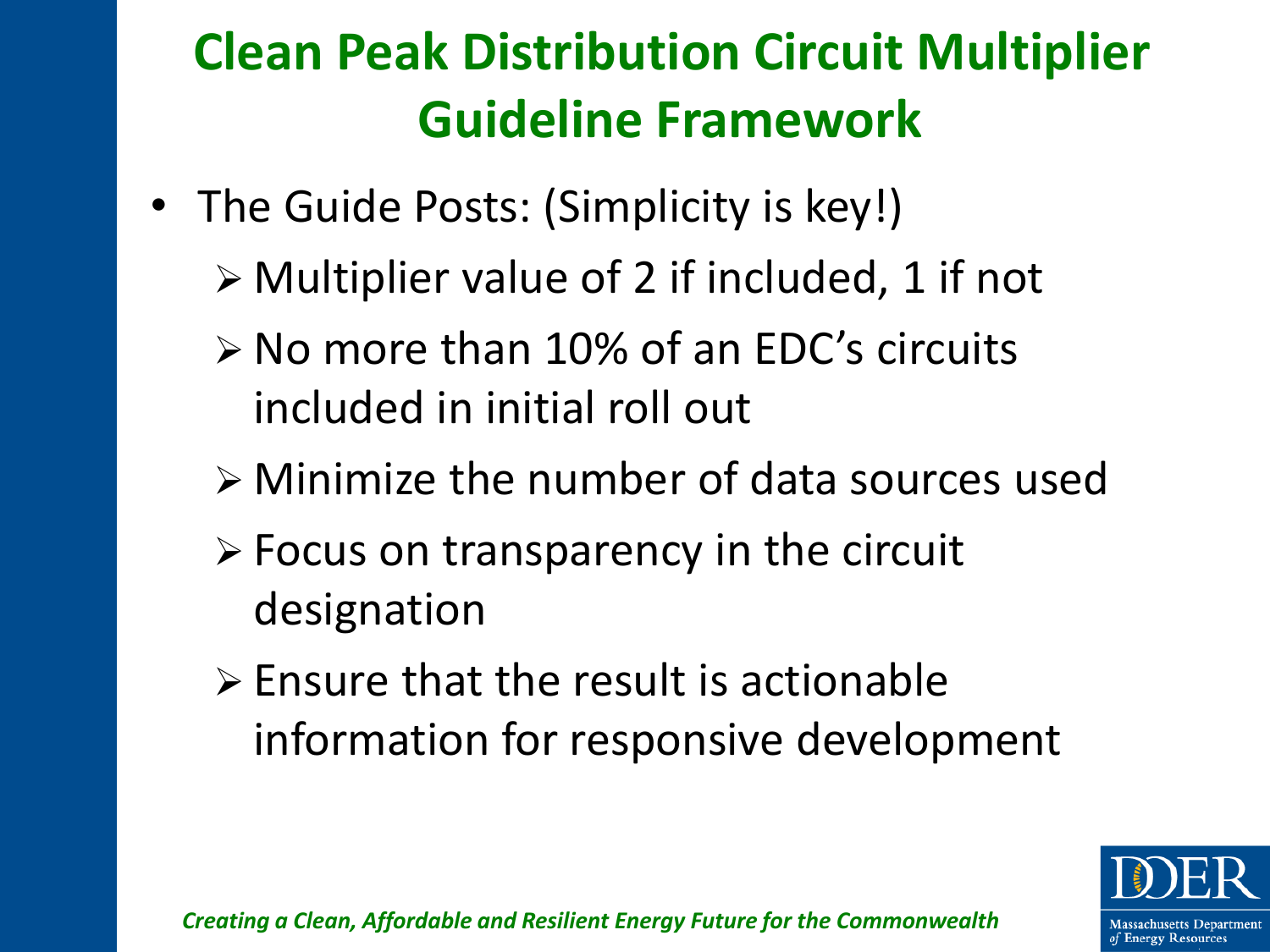## **Proposed DCM Structure**

- There are two distinct common causes for upgrades which may be resolved by CPS Resources:
	- 1) High solar PV saturation
	- 2) Increasing peak demands
- DOER proposes establishing two separate formulaic methods to identify circuits facing these conditions
	- 1) High solar PV saturation:
		- a) Connected PV Capacity (MW) / Feeder Capacity Rating (MVA)
		- b) Then sort from high-to-low for an indication of PV saturation
	- 2) Increasing peak demands:
		- a) Annual Peak Load (MVA) / Feeder Capacity Rating (MVA)
- The formulaic methods would be established using existing public datasets
	- $\triangleright$  For example, data provided by utilities in annual Grid Modernization Reports
- DOER recommends an initial even split of circuit designations 1) and 2)

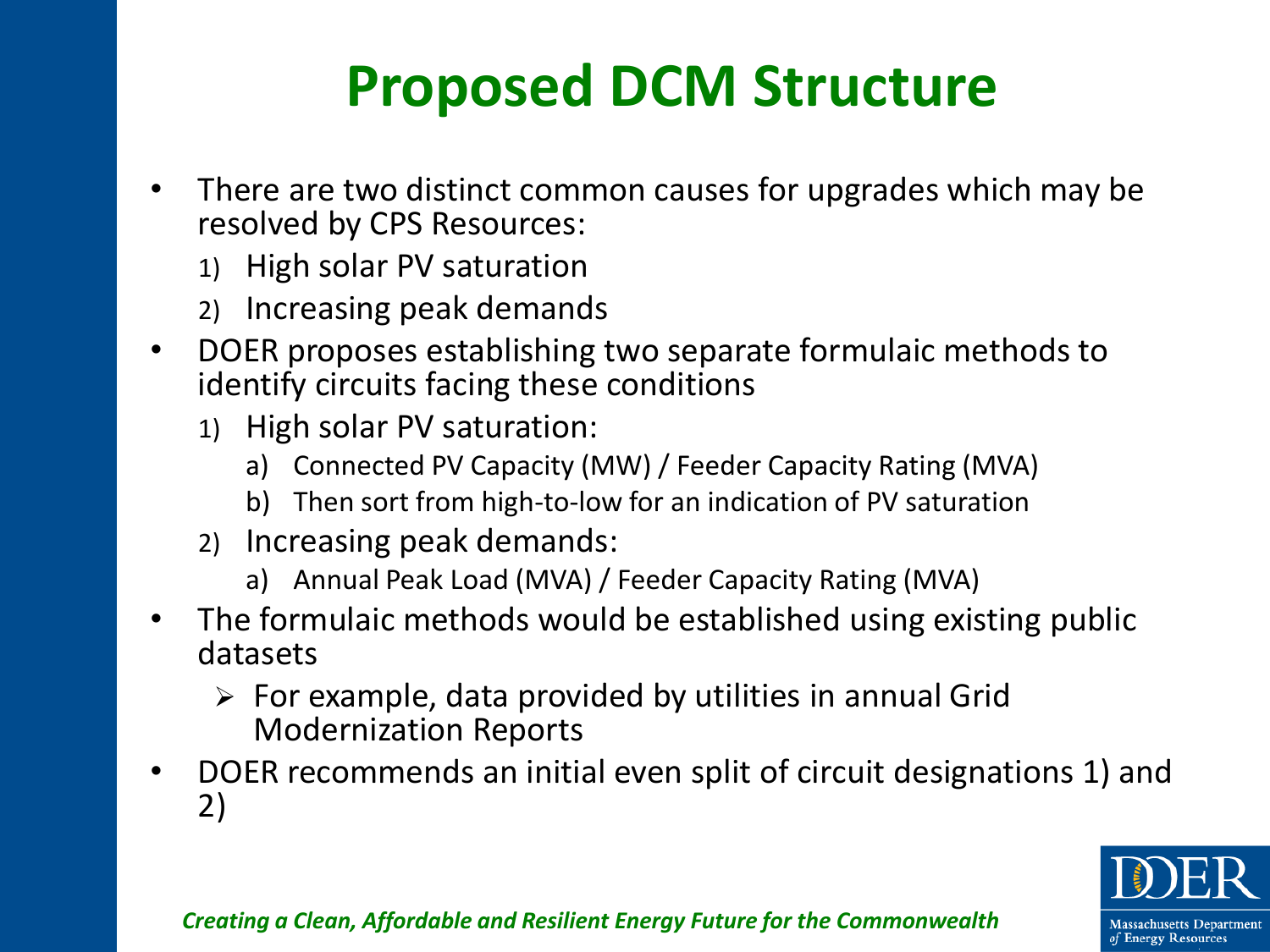# **DCM Eligibility**

- Clean Peak Resources eligible to receive the DCM should be limited to:
	- $\triangleright$  Project types that help to resolve the constraint, ensuring a grid benefit and not a negative grid impact
	- ➢ New CPS resources that receive a CPS Statement of Qualification after the DCM has been identified, ensuring they are a result of intentional siting decisions
- High solar PV saturation circuit resource eligibility:
	- ➢ BTM storage
	- ➢ Standalone storage which accepts operating limitations in its ISA and/or accepts EDC DERMs signals to limit system operations
- Increasing peak demands circuit resource eligibility:
	- ➢ Demand Response
	- ➢ RPS Class I/II
	- ➢ BTM storage
	- $\triangleright$  Standalone storage which accepts operating limitations in its ISA and/or accepts EDC DERMs signals to limit system operations

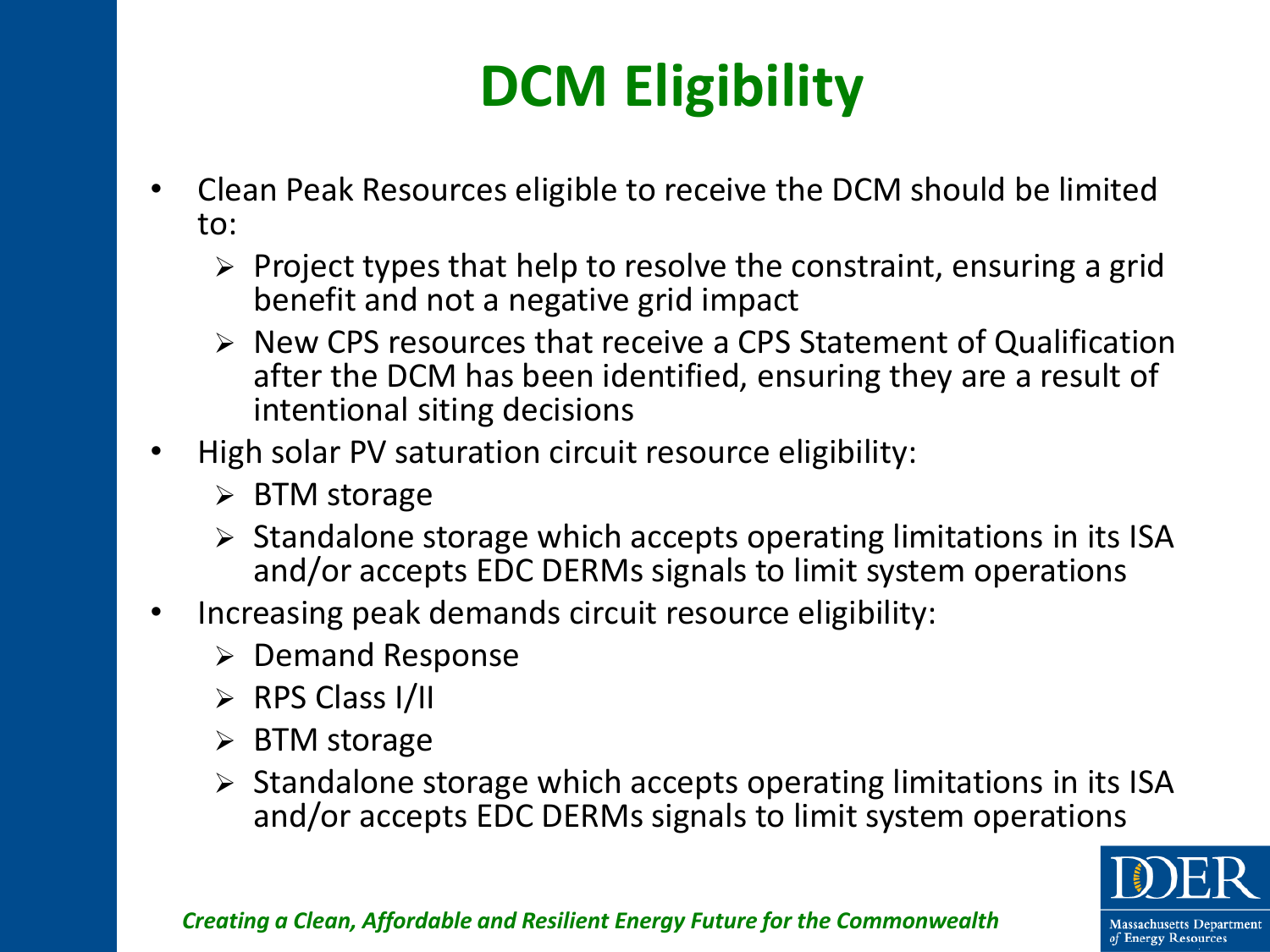## **DCM Targeted Circuit Identification**

- We propose to leverage existing public datasets to identify circuits to apply multipliers
	- ➢ Namely, the EDCs' annual Grid Modernization reports
- Grid Mod reports include substantial information at a distribution circuit level, including:
	- $\triangleright$  Circuit ratings
	- ➢ Annual peak demand
	- ➢ Amount of solar
	- ➢ Amount of other DG (e.g. CHP)
	- ➢ Other:
		- Number of grid mod devices deployed
		- Number of customers on circuit
		- Number of known EV chargers
		- Annual energy delivered on circuit
		- SAIDI/SAIFI, etc.

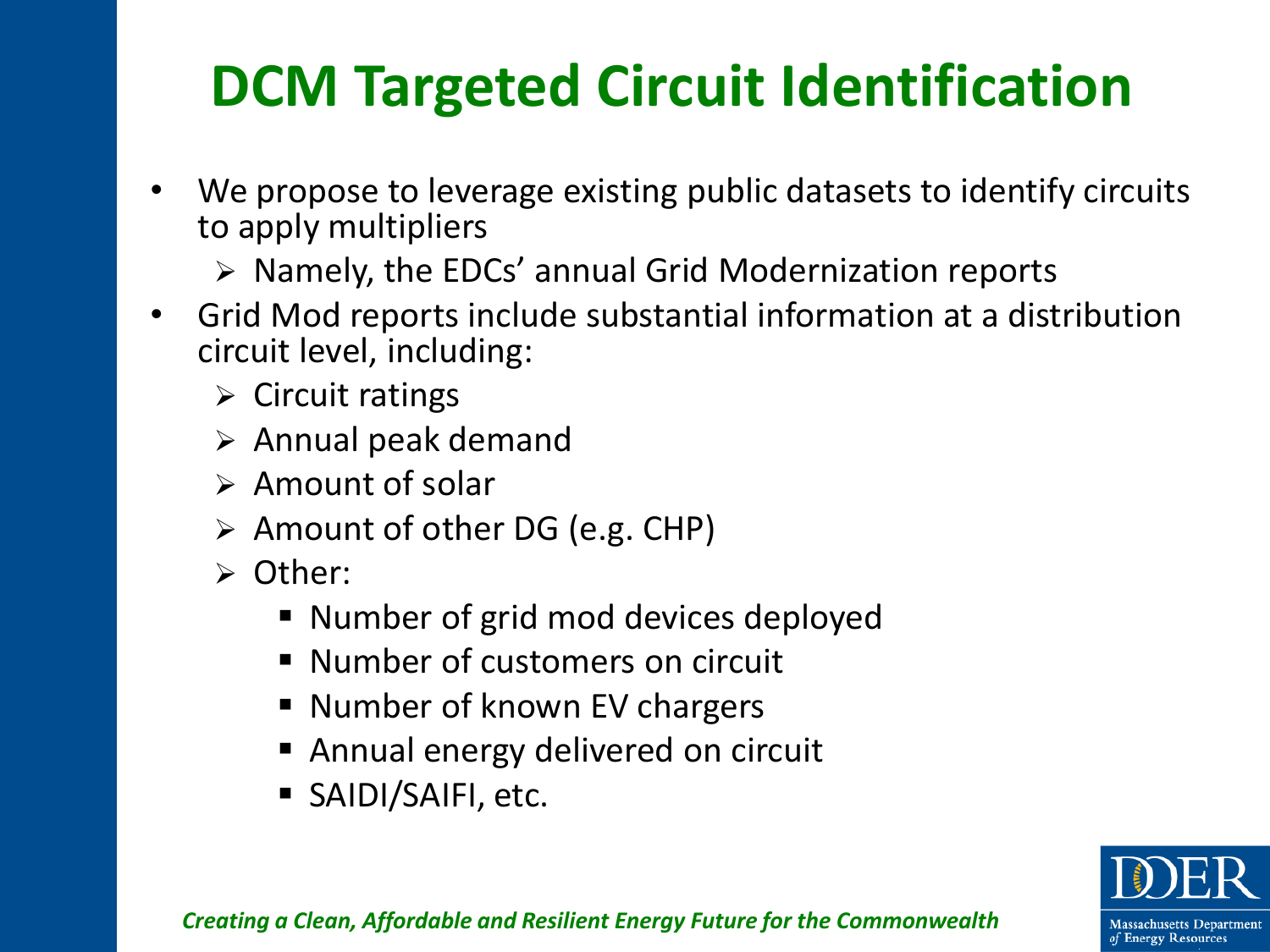### **DCM Values**

- We recommend either establishing:
	- $\triangleright$  A single multiplier applied to all selected circuits (e.g. 2x) multiplier for all identified)
- We want to keep it simple, but also consider additional implementable filters for DCM valuation:
	- $\triangleright$  Geographic distribution
	- ➢ Multi-year trends
	- ➢ Whether the circuits have already been designated for reliability or other upgrades
	- ➢ Weighting EJ locations
	- ➢ Weighting by number of customers served by the circuit
	- ➢ Weighting by relative peak demand as compared to annual energy delivered

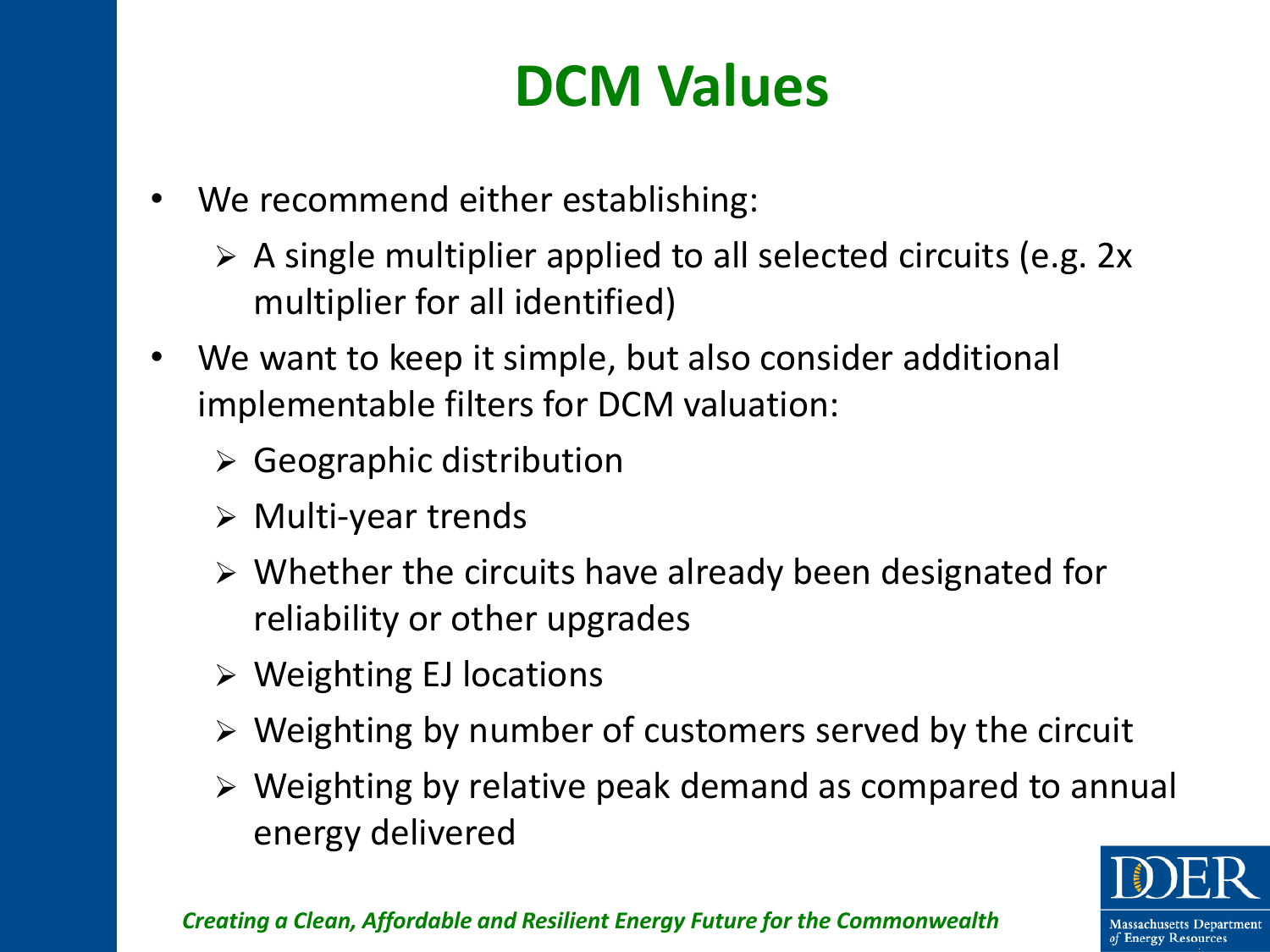## **Size of Available Multiplier**

- The existing guideline states that when the Distribution Circuit Multiplier is established, it will be established for a designated size (number of MW).
	- $\triangleright$  The circuit multiplier would remain available until the calendar quarter in which the designated size is filled. This is designed to limit the number of resources which can benefit from the multiplier on a single circuit, while ensuring the multiplier remains in effect for some period-of-time after it's filled to recognize resource development lags price signals.
	- ➢ DOER recommends that the multiplier continue to be applied for 8 years from the approval of a given Clean Peak Resource on a designated circuit with space available. So, a Clean Peak Resource meeting the eligibility and other requirements of the District Circuit Multiplier receiving program qualification on 1/1/2022 would have that multiplier applied through 1/1/2030, but not beyond.
- Alternatively
	- ➢ The multiplier could be in effect for the full year from circuit identification, and to remain in effect until the next year when the analysis is repeated, and new circuits are identified for multipliers. This would be more administratively efficient but is subject to potential overdevelopment of resources responding to the price signal.

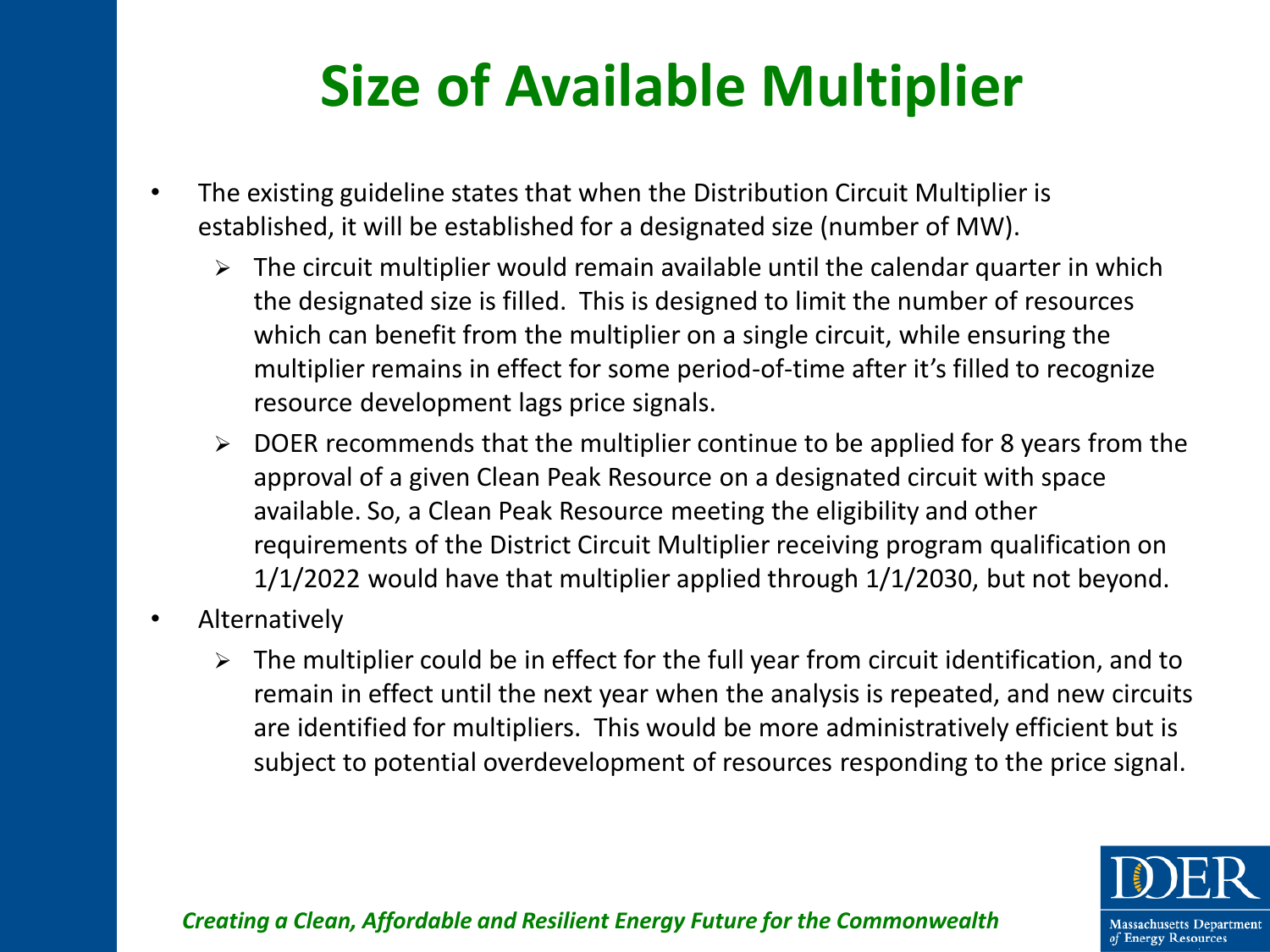### **Metrics and Future Refinement**

- Metrics and monitoring will be critical to success
- One potential outcome to watch for is if by targeting the worst circuits, we are targeting circuits that will certainly face upgrades in the near term. If this comes to fruition, it may warrant adjusting the formulaic identification to instead target circuits which are trending toward necessitating an upgrade, but have substantial headroom before it occurs (e.g. target the  $75<sup>th</sup>$  – 85<sup>th</sup> percentile circuits rather than 90<sup>th</sup> to 100<sup>th</sup>).